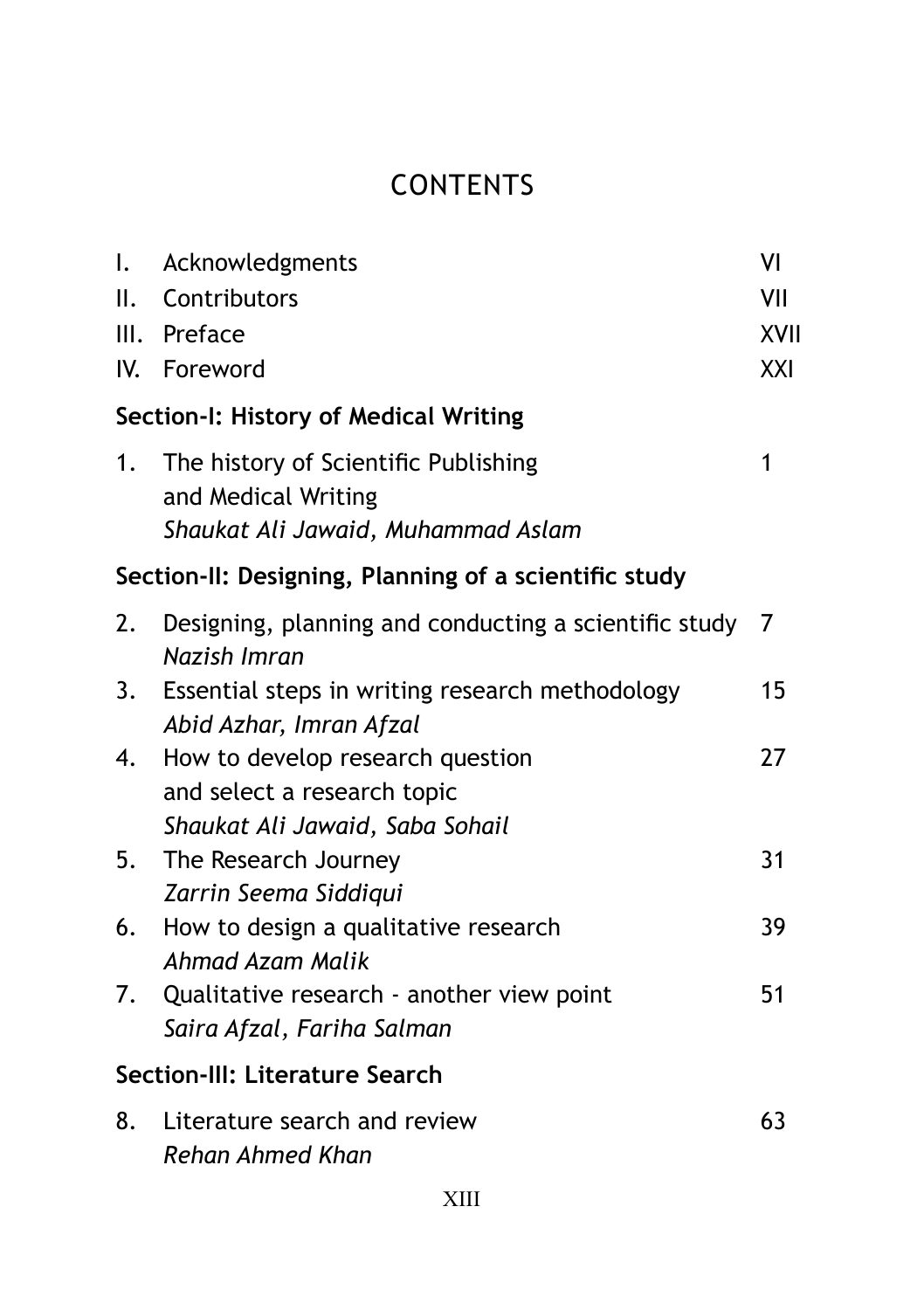## **Section-IV: Data collection, basic statistics**

| 9.                                 | Data collection tools in Qualitative<br>and Quantitative research<br>Usman Mahboob<br>10. Basic statical concepts in epidemiological studies | 69<br>75 |  |  |  |  |
|------------------------------------|----------------------------------------------------------------------------------------------------------------------------------------------|----------|--|--|--|--|
|                                    | Amna Rehana Siddiqui                                                                                                                         |          |  |  |  |  |
|                                    | Section-V: Research Proposal for Funding                                                                                                     |          |  |  |  |  |
|                                    | 11. How to Develop a Research Proposal<br>for Extramural Funding<br>Anwar Ali Siddiqui                                                       | 87       |  |  |  |  |
|                                    | 12. Research Grants and Funding Sources<br>Jamshed Akhtar                                                                                    | 97       |  |  |  |  |
| <b>Section-VI: Medical Writing</b> |                                                                                                                                              |          |  |  |  |  |
|                                    | 13. Principles of Scientific Publishing<br>and Medical Writing<br>Shaukat Ali Jawaid                                                         | 105      |  |  |  |  |
|                                    | 14. How authors can take benefit from current<br>advances in Information Technology<br><b>Musarrat Riaz</b>                                  | 117      |  |  |  |  |
|                                    | 15. Choosing the Right Title and<br>Keywords for a Scientific Article<br>Mukhtiar Baig                                                       | 125      |  |  |  |  |
|                                    | 16. How to write an Original Article<br>Shaukat Ali Jawaid, Mukhtiar Baig                                                                    | 135      |  |  |  |  |
|                                    | 17. How to write a Review Article<br><b>Akhtar Sherin</b>                                                                                    | 151      |  |  |  |  |
|                                    | 18. Could a Doctral Thesis be a Research Lighthouse?<br>HR Ahmad, Satwat Hashmi                                                              | 169      |  |  |  |  |
|                                    | 19. How to write Synopsis for a Dissertation<br>Masood Jawaid                                                                                | 183      |  |  |  |  |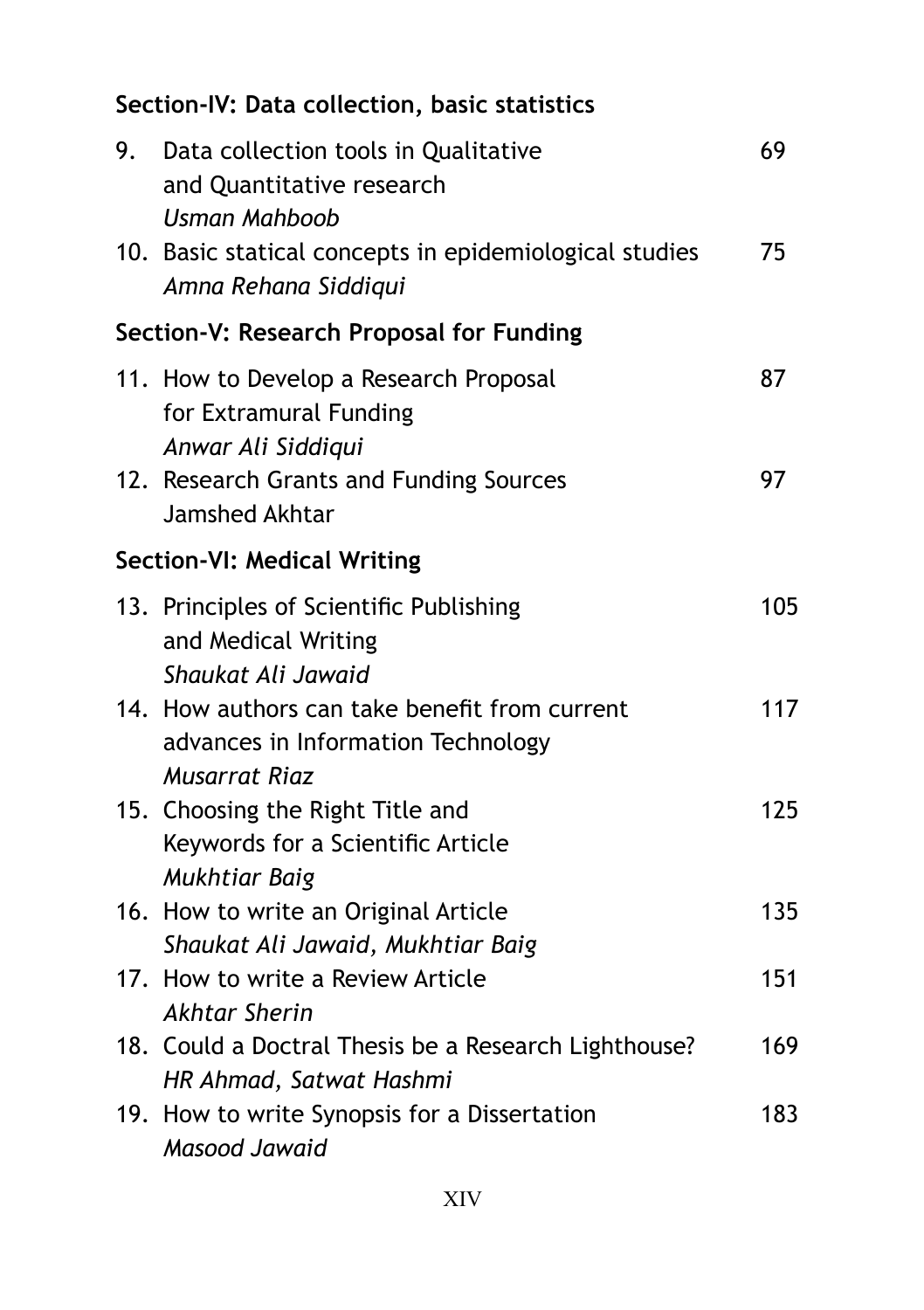|                                  | 20. Writing an acceptable and effective case report<br><b>Ahmed Badar</b>                                                 | 193 |  |  |  |
|----------------------------------|---------------------------------------------------------------------------------------------------------------------------|-----|--|--|--|
|                                  | 21. Writing a 'Short Communication'<br>Ali Madeeh Hashmi                                                                  | 207 |  |  |  |
|                                  | 22. How to write an Editorial<br>Shaukat Ali Jawaid, Ijaz Hussain                                                         | 215 |  |  |  |
|                                  | 23. How to write Conference Proceedings<br>Shaukat Ali Jawaid, Muhammad Akbar Chaudhry                                    | 221 |  |  |  |
|                                  | 24. How to write a Letter to the Editor<br>Shaukat Ali Jawaid                                                             | 225 |  |  |  |
|                                  | 25. How to write a Monograph<br>Shabih Zaidi                                                                              | 229 |  |  |  |
|                                  | 26. How to write a Book Review<br>Mukhtiar Baig, Shaukat Ali Jawaid                                                       | 243 |  |  |  |
|                                  | 27. How to write Medico Legal Reports<br>Shaukat Ali Jawaid                                                               | 251 |  |  |  |
|                                  | 28. Personal Memoirs Writing and its Importance<br>Shaukat Ali Jawaid                                                     | 257 |  |  |  |
|                                  | 29. How to write an Obituary Note<br>Shaukat Ali Jawaid                                                                   | 263 |  |  |  |
|                                  | 30. How to write a Good Poster which has Impact<br>and Advantages of presentation in Poster Session<br>Shaukat Ali Jawaid | 268 |  |  |  |
|                                  | Section-VII: Authorship Guidelines                                                                                        |     |  |  |  |
|                                  | 31. Evolution of the ICMJE and its recommendations<br>about authorship<br>Shaukat Ali Jawaid                              | 274 |  |  |  |
| <b>Section-VIII: Peer Review</b> |                                                                                                                           |     |  |  |  |
|                                  | 32. How to do peer review of a manuscript<br>Shaukat Ali Jawaid, Nasir Khokhar                                            | 278 |  |  |  |